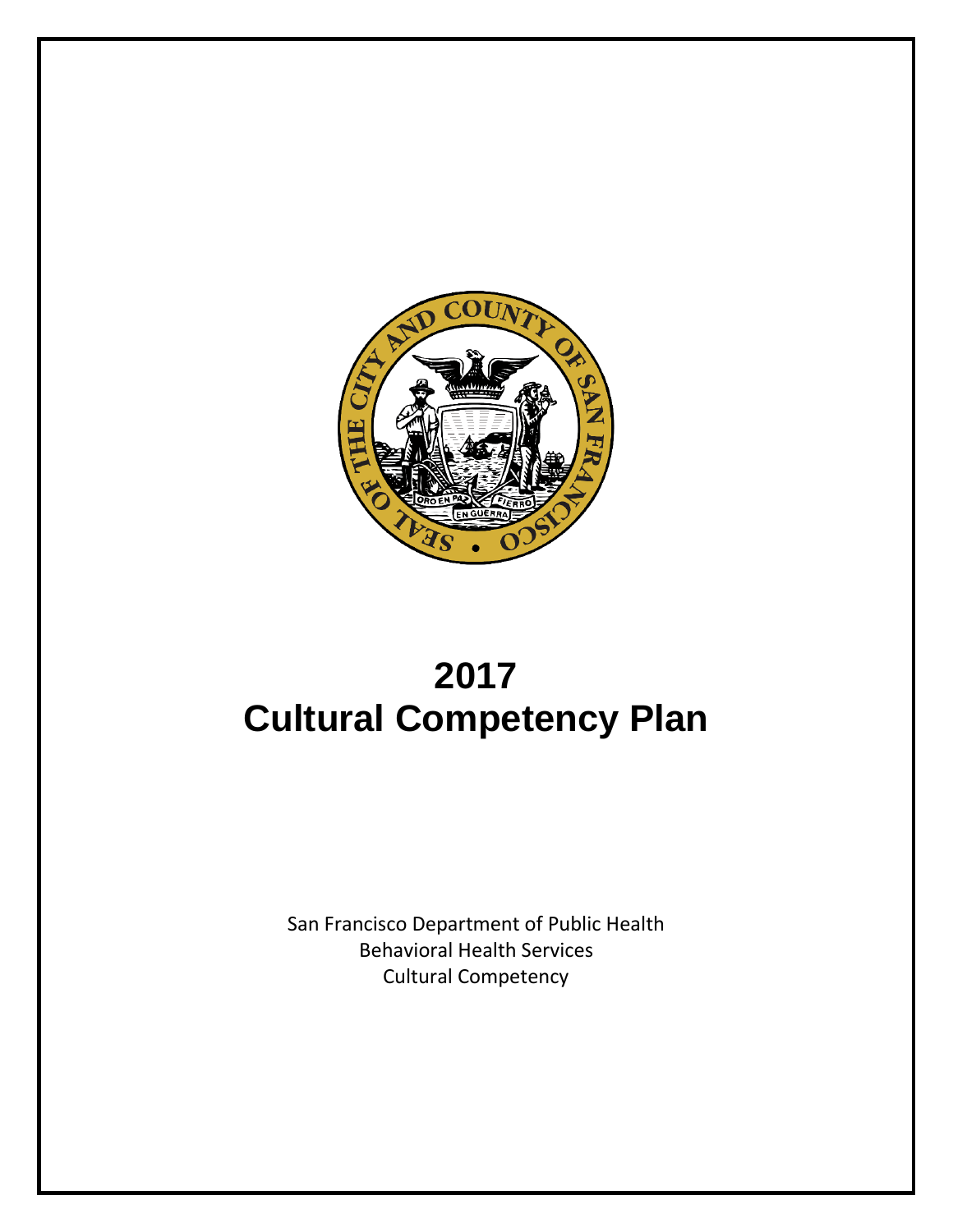San Francisco Behavioral Health Services (BHS) is at the forefront of the Department of Public Health's (DPH) commitment to providing quality, integrated care that is culturally and linguistically appropriate for its diverse population of clients, patients, and family members. The Behavioral Health System (BHS) is comprised of integrated Mental Health and Substance Use services. On an annual basis, BHS provides services to over 28,000 unduplicated children, youth, transitional aged youth, adults and older adults each year. BHS integrated services are offered through civil service clinics and are also contracted out to approximately 200 programs through Community Based Organizations.

BHS provides integrated Mental Health and Substance Use services to one of the most diverse client populations in the country. The **City and County of San Francisco**, is the cultural, commercial, and financial center of Northern California and is the only consolidated city-county in California. San Francisco encompasses a land area of about 46.9 square miles (121 km<sup>2</sup>) on the northern end of the San Francisco Peninsula, which makes it the smallest county in the state. It has a density of about 18,451 people per square mile (7,124 people per km<sup>2</sup>), making it the most densely settled large city (population greater than 200,000) in the state of California and the second most densely populated major city in the United States after New Your City. San Francisco is the [fourth-most populous city](https://en.wikipedia.org/wiki/List_of_cities_and_towns_in_California) in California, after [Los Angeles,](https://en.wikipedia.org/wiki/Los_Angeles) [San Diego,](https://en.wikipedia.org/wiki/San_Diego) and [San Jose,](https://en.wikipedia.org/wiki/San_Jose,_California) and th[e 13th](https://en.wikipedia.org/wiki/List_of_United_States_cities_by_population)[most populous city](https://en.wikipedia.org/wiki/List_of_United_States_cities_by_population) in the United States—with a Census-estimated 2015 population of 850,282. The city and its surrounding areas are known as the [San Francisco Bay Area,](https://en.wikipedia.org/wiki/San_Francisco_Bay_Area) and are a part of the larger [OMB-](https://en.wikipedia.org/wiki/Office_of_Management_and_Budget)designated [San Jose-San Francisco-Oakland](https://en.wikipedia.org/wiki/San_Jose-San_Francisco-Oakland) [combined statistical area,](https://en.wikipedia.org/wiki/Combined_statistical_area) the [fifth most](https://en.wikipedia.org/wiki/Combined_Statistical_Area#List_of_Combined_Statistical_Areas)  [populous](https://en.wikipedia.org/wiki/Combined_Statistical_Area#List_of_Combined_Statistical_Areas) in the nation with an estimated population of 8.7 million. (Amer. Comm. Survey, 2016)

Based on the 2016 American Community Survey, the ethnic makeup and population of San Francisco included: 444,597 [Whites](https://en.wikipedia.org/wiki/White_(U.S._Census)) (52.3%), 313,526 [Asians](https://en.wikipedia.org/wiki/Asian_(U.S._Census)) (36.9%), 55,486 [African](https://en.wikipedia.org/wiki/African_American_(U.S._Census))  [Americans](https://en.wikipedia.org/wiki/African_American_(U.S._Census)) (6.5%), 8,873 [Native Americans](https://en.wikipedia.org/wiki/Native_American_(U.S._Census)) (1%), 6,360 [Pacific Islanders](https://en.wikipedia.org/wiki/Pacific_Islander_(U.S._Census)) (0.7%), 59,686 from [other races](https://en.wikipedia.org/wiki/Race_(United_States_Census)) (7%), and 41,697 from two or more races (4.9%). There were 129,898 [Hispanics](https://en.wikipedia.org/wiki/Hispanic_(U.S._Census)) or [Latinos](https://en.wikipedia.org/wiki/Latino_(U.S._Census)) of any race (15.3%) (Amer. Comm. Survey, 2016).

San Francisco has a [minority-majority](https://en.wikipedia.org/wiki/Minority-majority) population, as non-Hispanic [whites](https://en.wikipedia.org/wiki/White_American) comprise less than half of the population, 41.2%, down from 92.5% in 1940.<sup>[9]</sup> The principal [Hispanic](https://en.wikipedia.org/wiki/Hispanics_in_the_United_States) group in the city was those of [Mexican](https://en.wikipedia.org/wiki/Mexican_American) decent (7.7%). The Hispanic population is most heavily concentrated in the [Mission District,](https://en.wikipedia.org/wiki/Mission_District,_San_Francisco) Tenderloin District and [Excelsior District.](https://en.wikipedia.org/wiki/Excelsior_District,_San_Francisco) [\[10\]](https://en.wikipedia.org/wiki/Demographics_of_San_Francisco#cite_note-interactivemap-10) San Francisco's [African](https://en.wikipedia.org/wiki/Black_American)  [American](https://en.wikipedia.org/wiki/Black_American) population has declined in recent decades,<sup>[9]</sup> from 13.4% of the population in 1970 to 5.1%[.\[11\]](https://en.wikipedia.org/wiki/Demographics_of_San_Francisco#cite_note-SF_QuickFacts-11) The current percentage of African Americans in San Francisco is similar to that of the state of California[;\[11\]](https://en.wikipedia.org/wiki/Demographics_of_San_Francisco#cite_note-SF_QuickFacts-11) conversely, the city's percentage of Hispanic residents is less than half of that of the state. The majority of the city's African American population reside within the neighborhoods of [Bayview-Hunters Point,](https://en.wikipedia.org/wiki/Bayview-Hunters_Point,_San_Francisco) [Visitation Valley](https://en.wikipedia.org/wiki/Visitacion_Valley,_San_Francisco) in southeastern San Francisco and in the [Fillmore District](https://en.wikipedia.org/wiki/Fillmore_District,_San_Francisco) in the northeastern part of the city. (US Census 2010)

In 2010, residents of [Chinese ethnicity](https://en.wikipedia.org/wiki/Chinese_American) constituted the largest single ethnic minority group in San Francisco at 21.2% of the population; the other Asian groups are [Filipinos](https://en.wikipedia.org/wiki/Filipino_American) (4.4%), [Vietnamese](https://en.wikipedia.org/wiki/Vietnamese_American) (1.7%), [Japanese](https://en.wikipedia.org/wiki/Japanese_American) (1.3%), [Asian Indians](https://en.wikipedia.org/wiki/Indian_American) (1.9%), [Koreans](https://en.wikipedia.org/wiki/Korean_American) (1.2%), [along with smaller](https://en.wikipedia.org/wiki/Thai_American)  [populations of Thais,](https://en.wikipedia.org/wiki/Thai_American) [Burmese,](https://en.wikipedia.org/wiki/Burmese_American) [Cambodians](https://en.wikipedia.org/wiki/Cambodian_American) and [Indonesians,](https://en.wikipedia.org/wiki/Indonesian_American) among others. The population of Chinese ancestry is most heavily concentrated in Chinatown, [Sunset District,](https://en.wikipedia.org/wiki/Sunset_District,_San_Francisco) and [Richmond](https://en.wikipedia.org/wiki/Richmond_District,_San_Francisco)  [District,](https://en.wikipedia.org/wiki/Richmond_District,_San_Francisco) whereas Filipinos are most concentrated in the [Crocker-Amazon](https://en.wikipedia.org/wiki/Crocker-Amazon,_San_Francisco) (which is contiguous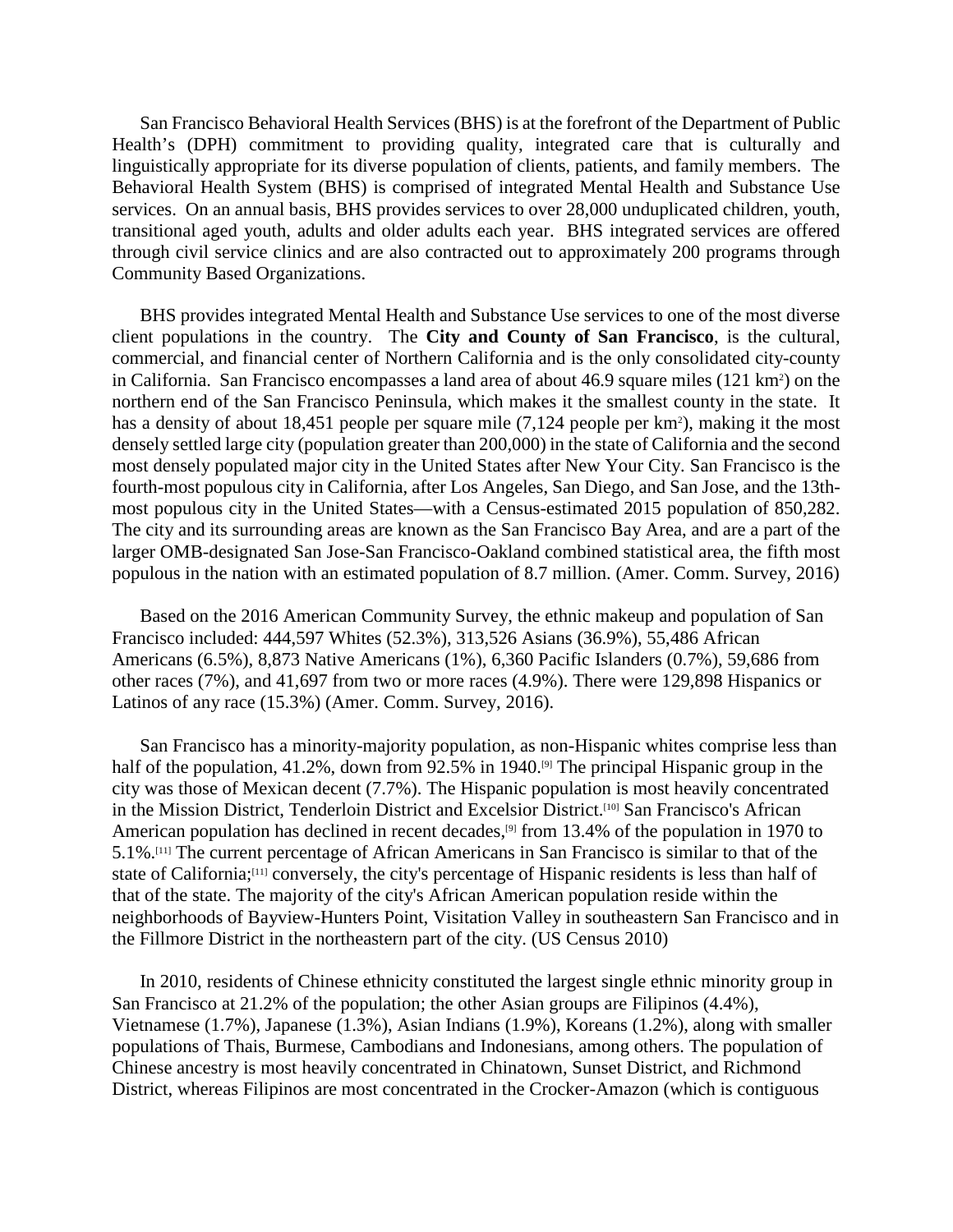with the Filipino community of [Daly City,](https://en.wikipedia.org/wiki/Daly_City,_California) which has one of the highest concentrations of Filipinos in North America), as well as in [South of Mar](https://en.wikipedia.org/wiki/South_of_Market,_San_Francisco)ket. (US Census 2010)

After declining in the 1970s and 1980s, the [Filipino](https://en.wikipedia.org/wiki/Filipino_American) community in the city has experienced a significant resurgence. The San Francisco Bay Area is home to over 382,950 Filipino Americans, one of the largest communities of Filipinos outside of the Philippines. The [Tenderloin District](https://en.wikipedia.org/wiki/Tenderloin,_San_Francisco) is home to a large portion of the city's Vietnamese population as well as businesses and restaurants, which is known as the city's Little Saigon. Koreans and Japanese have a large presence in the [Western Addition,](https://en.wikipedia.org/wiki/Western_Addition,_San_Francisco) which is where the city's [Japantown](https://en.wikipedia.org/wiki/Japantown,_San_Francisco) is located. The [Pacific Islander](https://en.wikipedia.org/wiki/Pacific_Islander_American) population is 0.4% (0.7% including those with partial ancestry). Over half of the Pacific Islander population is of [Samoan](https://en.wikipedia.org/wiki/Samoan_American) descent, with residence in the [Bayview-Hunters Point](https://en.wikipedia.org/wiki/Bayview-Hunters_Point,_San_Francisco) and [Visitation](https://en.wikipedia.org/wiki/Visitacion_Valley,_San_Francisco)  [Valley](https://en.wikipedia.org/wiki/Visitacion_Valley,_San_Francisco) areas; Pacific Islanders make up more than three percent of the population in both communities. (US Census Bureau 2010)

Native-born Californians form a relatively small percentage of the city's population: only 37.7% of its residents were born in California, while 25.2% were born in a different U.S. state. More than a third of city residents (35.6%) were born outside the United States (US Census 2010)

With this great level of diversity of race, ethnicity, culture and language, the City and County of San Francisco has a history of commitment to providing care for all residents in need of health services, particularly in the most efficient and cultural competent manner possible. In order to avoid a public health crisis, the City and County has committed to re-structuring health planning and service delivery so that there is a reduction in health disparities that adversely affect neighborhoods, communities, families and individuals. There is also a recognition by DPH Leadership that it is equally important to allocate support for culturally and linguistically appropriate services that are respectful and responsive to the cultural and linguistic needs of all individuals.

BHS recognizes the need to serve an increasingly global population of residents. Many of these clients are impacted by mental health, substance use and addiction, primary care and a myriad of social challenges. The Behavioral Health System must be responsive and respectful to language, cultural and historical differences, in order to effectively meet the dynamic needs of individuals and population groups. Culturally and linguistically appropriate services are increasingly recognized as foundational requirements for improving the quality of care and services, thus possibly improving overall outcomes.

The Cultural Competence Plan is first a report about the current landscape of how BHS is currently providing culturally and linguistically competent care and secondly, outlines what the future priorities for the City and County Behavioral Health Plan are going forward.

The Plan includes information on the eight criteria set by the State as indicators of Cultural Competence:

- 1. Commitment to Cultural Competence
- 2. Updated Assessment of Service Needs
- 3. Strategies and Efforts for Reducing Racial, Ethnic, Cultural, and Linguistic Mental Health Disparities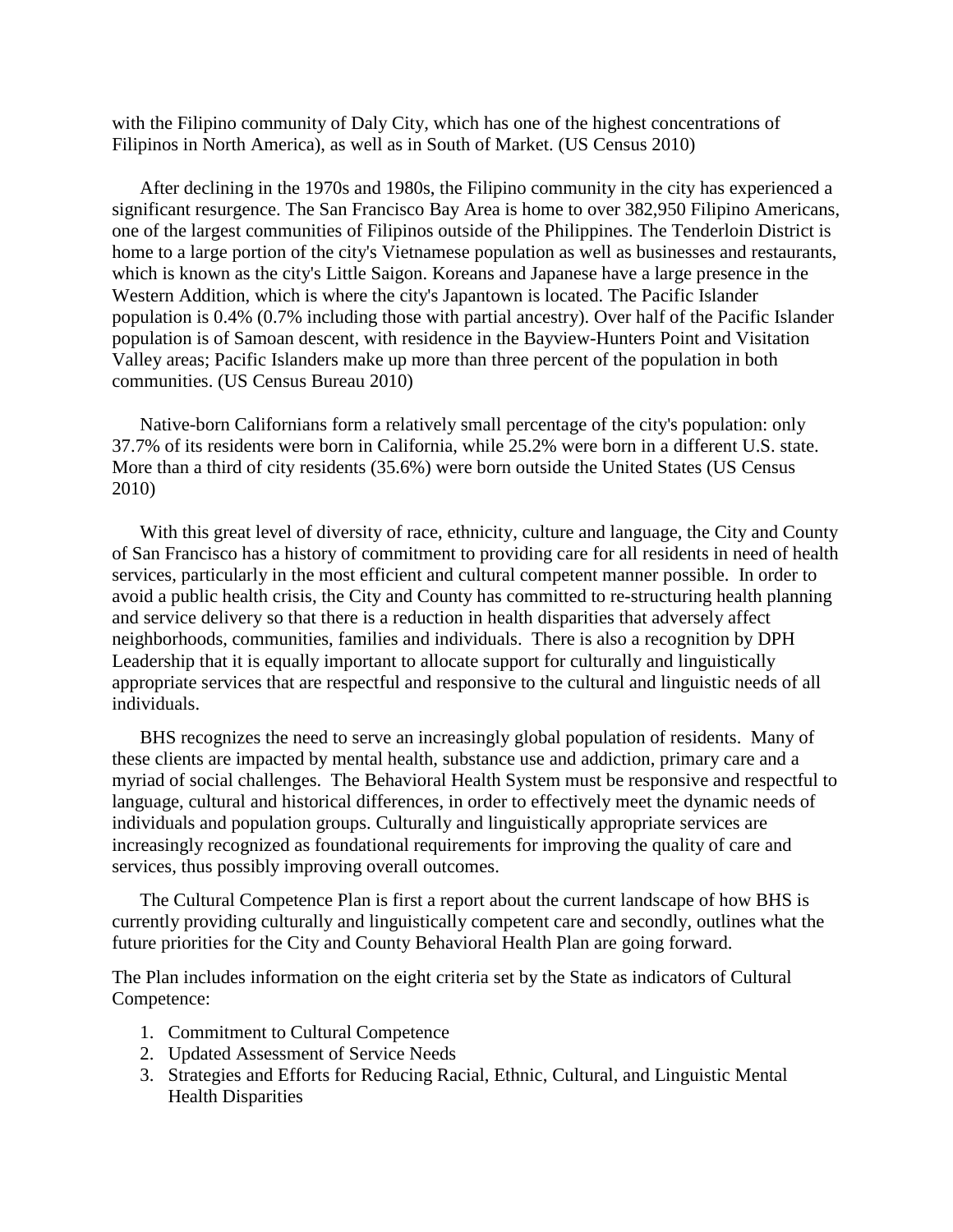- 4. Client/Family Member/Community Committee: Integration of the Committee within the County Mental Health System
- 5. Culturally Competent Training Activities
- 6. County's Commitment to Growing a Multicultural Workforce: Hiring and Retaining Culturally and linguistically Competent Staff
- 7. Language Capacity
- 8. Adaptation of Services

Behavioral Health Services (BHS) Executive leadership and the general BHS workforce recognize that the enhanced CLAS Standards' emphasis on cultural identity is a key attribute that encompasses race, ethnicity or languages spoken. With this lens for health care, BHS is committed to offering culturally competent care essentially by providing client-centered care. One strategy for addressing diversity or disparity needs stemming from education, health literacy, age, gender, income, sexual orientation, religion, disability status, socioeconomic class and access to care, among others is to use the directives noted in the CLAS.

Although the enhanced National CLAS Standards do not represent statutory requirements, failure of a recipient of Federal financial assistance to provide services consistent with Standards 5 through 8 could result in a violation of Title VI of the Civil Rights Act of 1964 implementing regulation (See 42 USC 2000d et. Seq. and 45 CFR Part 80). Therefore, although Standards 5 through 8 do not represent legal requirements in all cases, implementation of these goals will help ensure that BHS clinics and its individual provider network serve persons of diverse backgrounds in a culturally and linguistically appropriate manner and in accordance with the law.

#### **1. Commitment to Cultural Competence**

The County of San Francisco has long had a commitment to not just quality health care provision, but specifically, culturally competent health care service provision. Therefore, on January 8, 2002 the San Francisco Health Commission unanimously passed a resolution adopting the culturally and linguistically Appropriate Services (CLAS) Standards, established by the Federal Office of Minority Health, as guidelines to provide a uniform framework for developing and monitoring culturally and linguistically appropriate services.

The SF Health Commission is the governing body of the Health Department, establishing policies governing service planning and delivery in clinics, programs and hospitals. The Commission develops guiding principles and missions for the provision of public health services. The Commission acknowledges that the enhanced CLAS standards as implemented by DPH are intended to be broadly inclusive of diverse racial, ethnic, and sexual and other cultural and linguistic groups. The Commission also approved the formation a Cultural Competency Task Force to address issues surrounding Cultural Competency and implementation of the policy.

The Cultural Competence commitment is not just for civil service clinics but also for our Contracted Community-Based Organizations. Stipulated by contract, it is the expectation of SFDPH administration that all county and contracted providers are providing culturally competent and culturally responsive services, and are working to continually enhance their current level of cultural competence.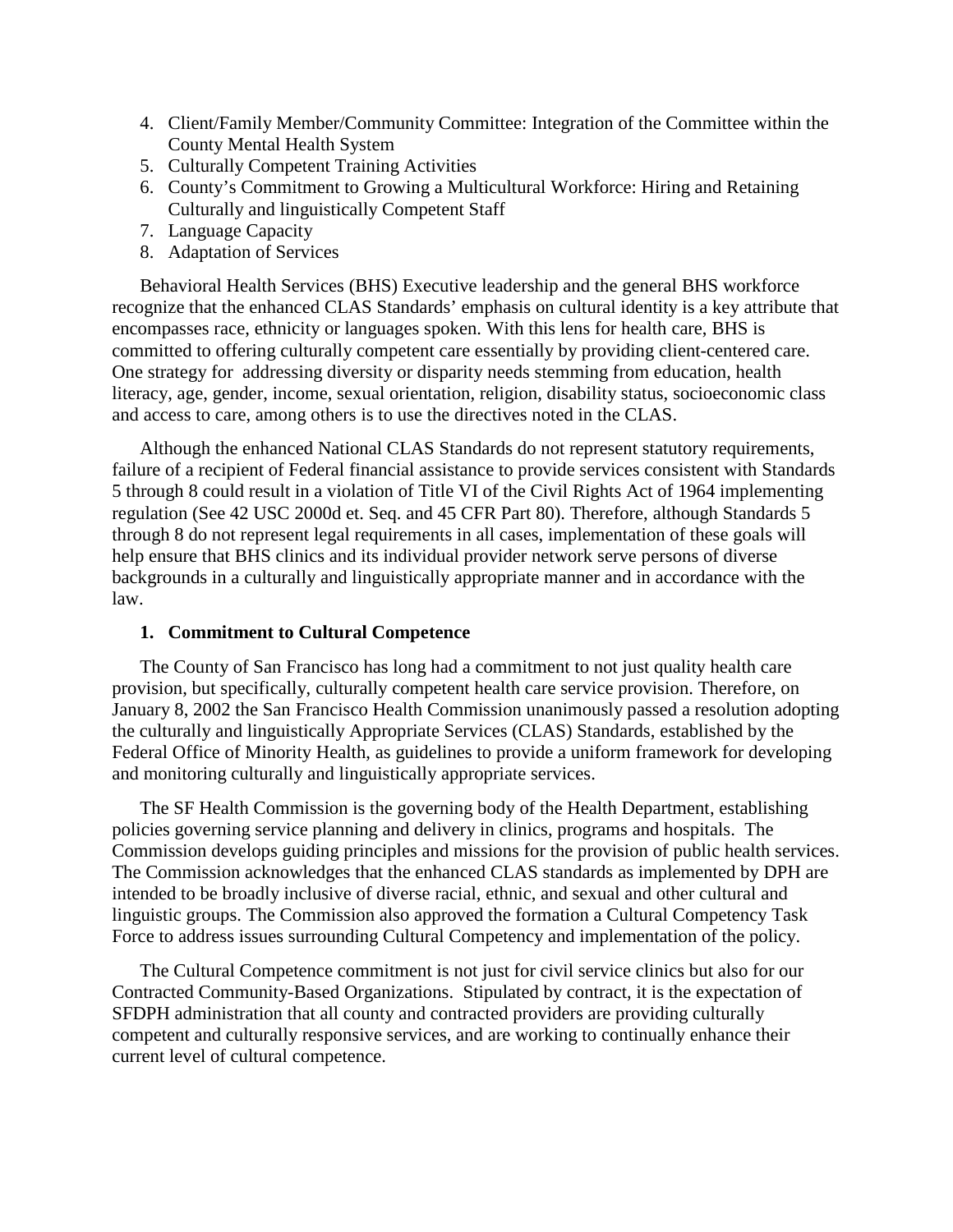In order to have effective investment and support for Cultural Competency in Health Planning, Development, Implementation and Evaluation, it is critical for San Francisco to have such Health Commission and Director of Health Leadership commitment and investment. Overall, the Commission is required by City & County Charter to manage and control 1) City and County hospitals, to monitor and regulate emergency medical services, and 2) monitor and manage clinic and community-based organization in all matters pertaining to the preservation, promotion and protection of the lives, health and mental health of San Francisco residents.

With the Health Commission's adoption of the enhanced CLAS Standards as the guiding framework for Behavioral Health Services and other Departments, this is the guiding structure for implementing culturally and linguistically appropriate services. The enhanced CLAS standards are utilized to improve BHS' ability to address access to and quality of care and address health care disparities across the various client and patient groups seeking care from SF DPH. By providing a structure to implement culturally and linguistically appropriate services, the enhanced National CLAS Standards will improve an organization's ability to improve health care disparities.

In addition, under Title VI of the Civil Rights Act of 1964, as implemented by Executive Order 13166, BHS acknowledges that federal funds are received, thus the organization strongly recommends that Civil Service Clinics and its CBO providers take reasonable steps to provide meaningful access to their programs for individuals with limited English proficiency. The recommendation assist BHS to incorporate cultural and linguistic competency into the health services they provide.

BHS is also beginning to plan to work with one of the Department of Public Health's hospitals, Zuckerberg General Hospital. This partnership positions BHS to align its efforts and leverage resources with a hospital that receives its accreditation from the Joint Commission and the National Committee for Quality Assurance. These alignment efforts ensure that BHS is moving in the direction of strengthening standards that target the improvement of communication, cultural competency, patient-centered care and the provision of language assistance services (Briefer French, Schiff, Han, & Weinick, 2008; Wilson-Stronks & Galvez, 2007).

#### **CLAS Standards to Enhanced CLAS Standards**

The first CLAS Standards were published by the OMH in 2000. They provided a framework for all health care organizations to best serve the nation's increasingly diverse communities. The Health Commission's 2002 Adoption of the CLAS Standards set the standards for the BHS Leadership to begin using the CLAS Standards to plan for improvement of service planning and delivery

From 2010 to 2013, the CLAS Standards underwent an Enhancement Initiative to incorporate the past decade's advancements, expand their scope and improve their clarity to ensure understanding and implementation. BHS Leadership used these revisions to ensure that they continue as the cornerstone for advancing health equity through culturally and linguistically appropriate services with a stronger focus on the culture, audience, health and recipients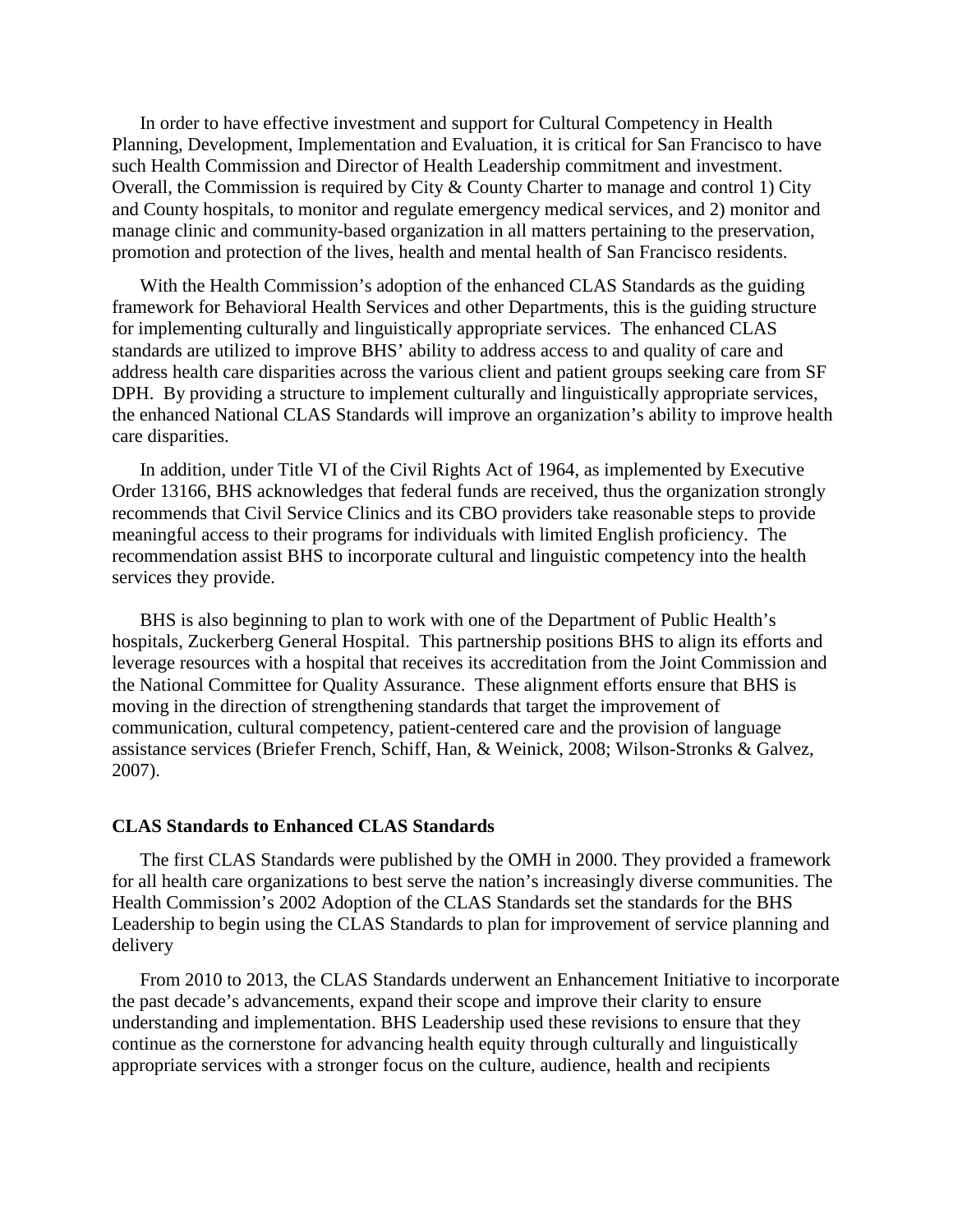The enhanced CLAS Standards were officially launched April 24, 2013. The expanded work is composed of 15 Standards that provide individuals and organizations with a guide for successfully implementing and maintaining culturally and linguistically appropriate services. BHS recognizes that all 15 Standards are necessary to advance health equity, improve quality and help eliminate health care disparities in the SF Behavioral Health community and the larger DPH system of care. Each individual Standard is important and the exclusion of any Standard diminishes an organizations' ability to provide health care in a culturally and linguistically appropriate manner. Thus, BHS Executive leadership, the Cultural Competency Unit and the Cultural Competency Taskforce strongly recommends that each of the 15 Standards be implemented in the Civil Service Clinics and the Community Based Organizations.

BHS Executive leadership supports culturally and linguistically appropriate health care and services that are respectful of and responsive to the cultural and linguistic needs of all individuals. BHS, in alignment of larger DPH priorities, are increasingly working towards reducing disparities and improving health care quality among its client and family service population. In order to support the BHS workforce with cultural competency and enhanced CLAS Standards core competency learning opportunities, training staff worked with the Cultural Competency Taskforce to identify enhanced CLAS Standard 13 as the first Standard to introduce to and operationalize for the BHS Workforce. Focus Groups and/or Community Forums were used to begin the relationship and collaboration building within and between clinics, programs, and community groups to identify and plan for practice improvements. CC Staff and the Training Section began providing technical assistance and Trainings in FY 14-15.

With BHS' commitment to providing cultural competent services, BHS provides technical assistance and training for clinic staff and community based organization staff to plan for and implement documentation of Cultural Competence, with an initial focus on CLAS Standard 13. Trainings were designed to begin planning for how to implement, document and track Organizational Cultural Competency efforts, with the initial focus on CLAS Standard 13 implementation in behavioral health clinical and program settings.

#### **2. Updated Assessment of Service Needs**

MHSA Workforce staff contracted with an external Consulting group to conduct a BHS Staff Demographic Assessment by Race/Ethnicity by Licensure compared to the Client Demographic Assessment, with a particular focus on serving/accessing the Medical population. In support of MHSA efforts, Cultural Competency attended planning meetings and provided critical feedback, as needed. The findings are as follows:

Among San Franciscans eligible for MediCal, 57% speak a primary language other than English. The most commonly-spoken languages are Cantonese (25% of the MediCal-eligible population, and 44% of those speaking a primary language other than English, speak Cantonese) and Spanish (20% of the MediCal-eligible population, and 35% of those speaking a primary language other than English, speak Spanish). Exhibit 1 shows the capacity of providers in San Francisco's combined civil service and contractor public mental health workforce to serve MediCal-eligible community members in their primary languages.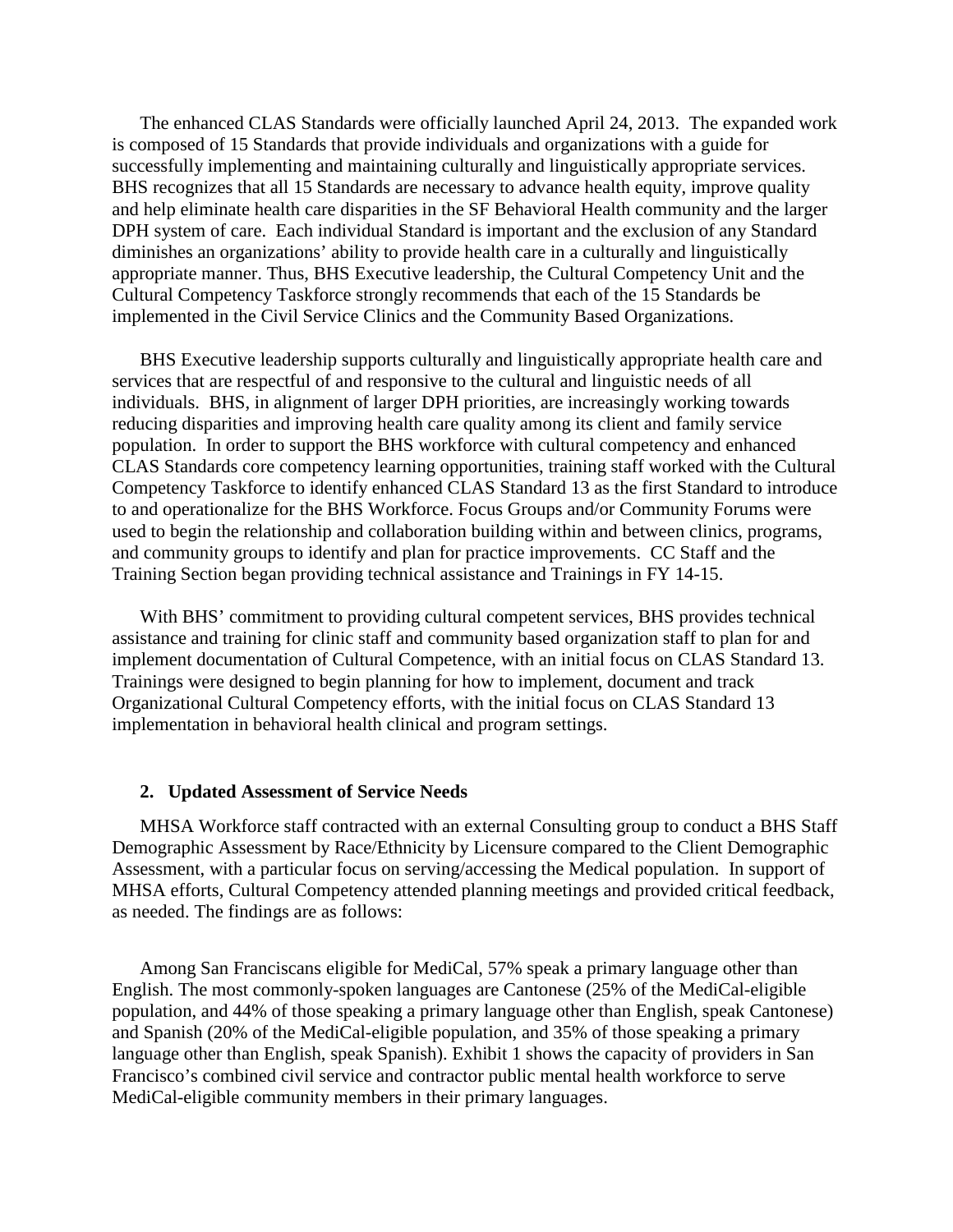#### **Exhibit 1: Racial and Ethnic Composition of Masters-level CBHS Civil Service and Contractor Providers Compared to Medicaid-eligible Population**



As this chart shows, the San Francisco public mental health workforce is fairly well equipped to serve the MediCal-eligible population in their primary language, with provider capacity mirroring or exceeding the language needs in the community. A notable exception is in the case of Cantonese speakers, where approximately half the proportion of providers speak Cantonese compared to the population in need. About 85% of all Chinese individuals in the MediCaleligible population in San Francisco speak Cantonese as their primary language, with only 6% speaking English.

In addition to the workforce needs assessment, BHS is now in the process of conducting a community needs assessment from January 2017 through March 2017. MHSA staff has and will continue to conduct its Community Planning Process/Stakeholder Engagement Series, where we inform CBOs and community members about MHSA work and ask them for their feedback on needed mental health supports and services that they see/observe in their communities.

#### **3. Strategies and Efforts for Reducing Racial, Ethnic, Cultural, and Linguistic Mental Health Disparities-**

Last year, Civil Service and Community Based Organization staff were trained and granted access to the Cultural Competence Tracking System (CCTS). The CCTS replaced the legacy maintenance tracking system that was originally developed in Microsoft Access. By designing, testing and deploying the CCTS, the Cultural Competence Office has improved its capabilities in maintenance management, tracking, and reporting- language capacity for client services and staff demographics and licensure requirement. In Spring 2017, the OCC worked with a contractor to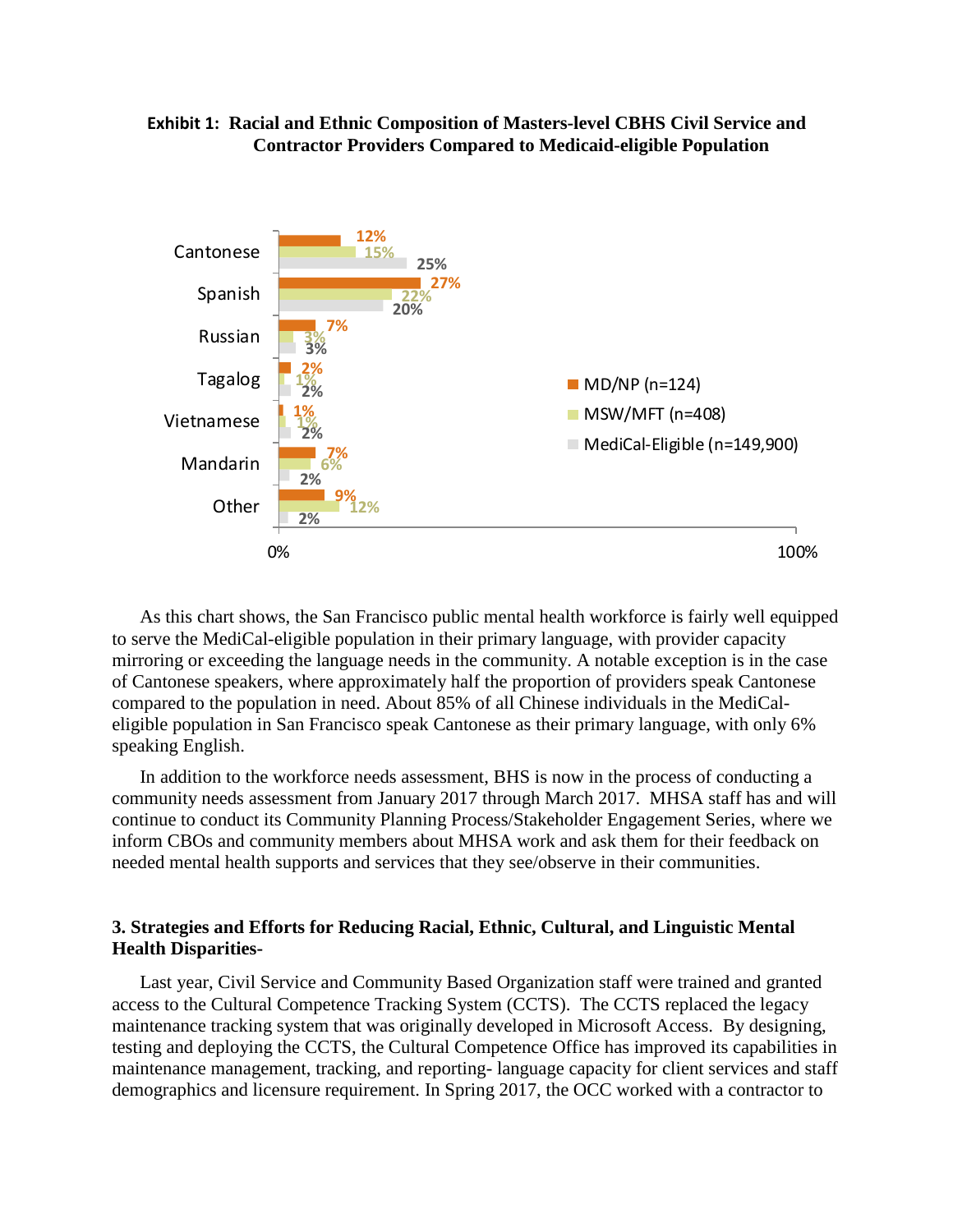add features to the system and improve the user interface, making it easier to navigate. The intention of these changes were to make the system more of a "one-stop-shop," where users/programs could submit all of the documents regularly required of them by the OCC or the Business Office of Contract Compliance (BoCC).

The new CCTS system provides the following capabilities:

- Public-facing and can be accessed from any computer with Internet Explorer
- System secured by user authentication and authorization
- Tool for uploading Cultural Competency Reports and other required documents
- Enhanced and streamlined user interface which provides users with much simpler data entry, updates, queries and other capabilities
- Data export capabilities which allow users to export data to various software tools for simplified reporting and presentation capability
- Google Maps integration and JavaScript Charts/Graphs displaying language capacity **(See Exhibit 2 on the following page)**
- Revised user guide and updated materials for training staff



#### Bilingual Staff Count 2016-2017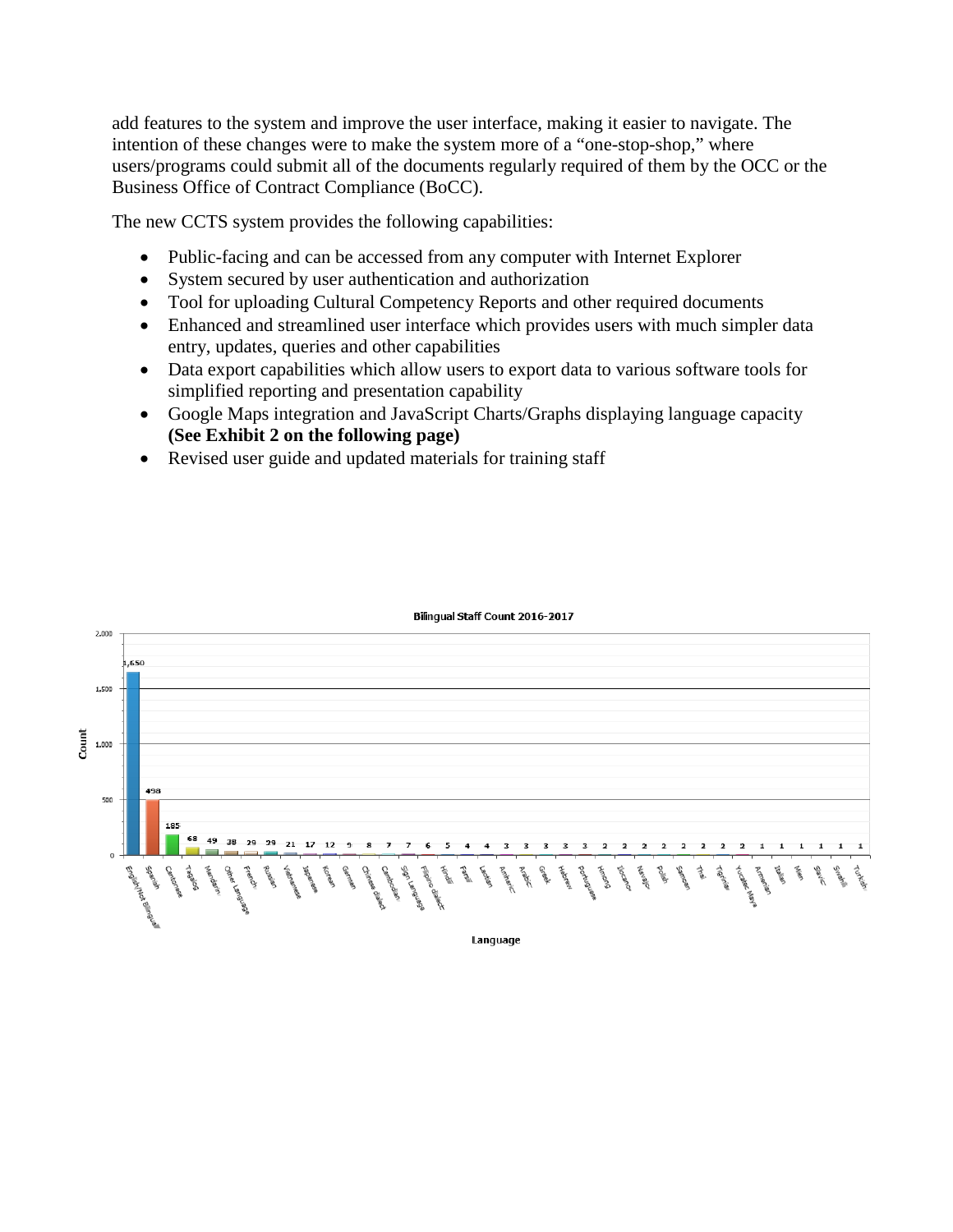**Exhibit 2: Staff Bilingual Capacity Rpt**.



# Bilingual Staff Percentage 2016-2017

English/Not Bilingual - 61.50%

## **4. Client/Family Member/Community Committee: Integration of the Committee within the County Mental Health System**

The Cultural Competency Task Force (CCTF) was formed to address issues surrounding Cultural Competency and implementation of the enhanced CLAS Standards amongst both civil service clinics and community-based organizations (CBO's). The CCTF serves as an advisory board and provides input, recommendations and reviews of policies, procedures and inclusions of cultural and linguistic objectives in all funding contracts. Some of the areas that Cultural Competence is committed to improving for Civil Service and CBO programs are:

- Language Access maximizing access amongst non-English speakers
- Community Partnership to increase penetration rates amongst underserved populations
- Cultural Competency Database revamped interface/user guide to enhance utilization
- Cultural Competency Health Literacy Training minimizing knowledge gaps
- Cultural Competency Micro Aggression Training addressing trauma in clinical settings
- Immigrant/Illegal Youth Training offering guidance in a politically unstable environment
- Bay Area Refugee Training for Health Service Providers
- Data and Research on Shifting San Francisco Population Trends
- Community Advisory Boards (CABs) for partner, consumer and provider input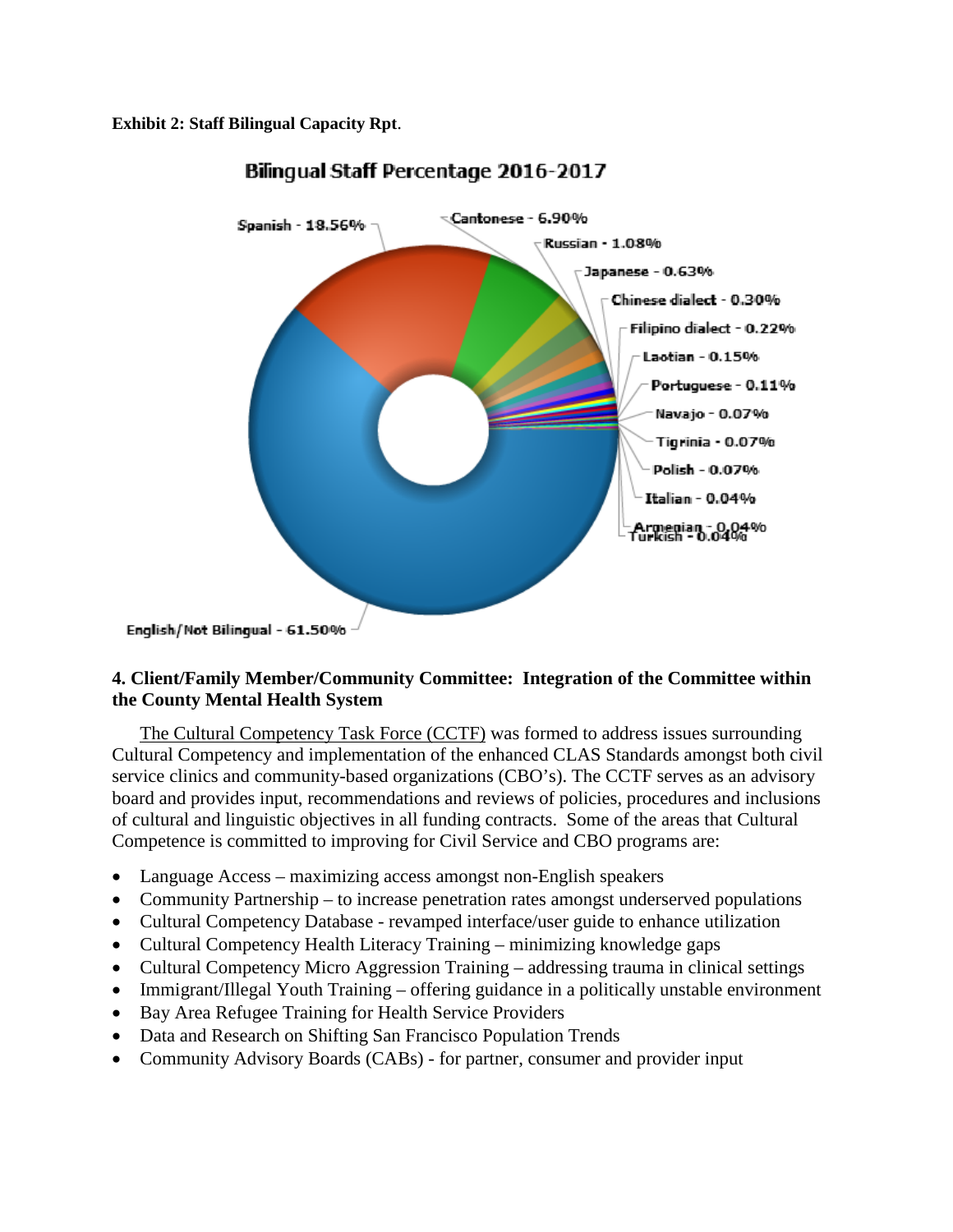The CC Task Force continuously strives to strengthen the impact of Community Advisory Boards (CAB) on increasing client satisfaction. Engagement from providers, clients and community partners better captures the degree of need in the service area. This dialogue informs providers on how to tailor programs to address culture-specific mental health issues. Task force meetings are usually held every other month to ensure that providers are kept up-to-date on policy developments where it concerns MHS. However, given the shifting of roles within the division leadership, the Task Force has not been able to meet according to the normal schedule. Below are the list of Task Force meetings that were held in 2017.

| Date | Name                                       |
|------|--------------------------------------------|
|      | 09-Feb-17   Cultural Competency Taskforce  |
|      | 11-May -17   Cultural Competency Taskforce |
|      | 27-Jul-17   Cultural Competency Taskforce  |
|      | 02-Nov-17   Cultural Competency Taskforce  |

| Last        |                   |                                 |                                         |  |
|-------------|-------------------|---------------------------------|-----------------------------------------|--|
| <b>Name</b> | <b>First Name</b> | <b>Job Class</b>                | <b>Program Name</b>                     |  |
| Austin      | Francine          | <b>HPC III: Program Manager</b> | <b>CDTA</b>                             |  |
|             | Kavoos            |                                 |                                         |  |
| Bassiri     | Ghane             | Director                        | SFDPH - BHS                             |  |
| Di          |                   |                                 |                                         |  |
| Martino     | Angela            | <b>Project Coordinator</b>      | <b>Curry Senior Center-DPH</b>          |  |
| Fleming     | Teresa            | Clinic Director                 | <b>BAART</b> Programs - Turk St. Clinic |  |
| Hammerle    | Ellen             | Director                        | <b>Catholic Charities</b>               |  |
|             |                   |                                 | A Woman's Place/ Community              |  |
| Houston     | Felicia           | Program Director                | Awareness & Treatment Services, Inc.    |  |
| Lam         | Mary              | Director                        | Chinatown North Beach MH-DPH            |  |
|             |                   | Mental Health Patients'         | San Francisco Mental Health Clients     |  |
| Larson      | Fancher           | <b>Rights Advocate</b>          | <b>Rights Advocates</b>                 |  |
|             |                   | Deputy Chief/Clinical           | RAMS, Inc. (Richmond Area Multi-        |  |
| Shea        | Christina         | Director                        | Services, Inc.                          |  |
|             |                   |                                 | Community Awareness & Treatment         |  |
| Uribe       | Anthony           | <b>CATS HR Director</b>         | Services, Inc.                          |  |

### **Table 2: CC Task Force Members**

Going forward, the Task Force will be doing a self-evaluation, developing ways to not only increase membership but to also achieve greater internal diversity. As currently comprised, the CCTF is lacking the level of diversity that it desires, one that truly reflects the communities that are being served by BHS. With this in mind, a new membership application will be created by current members; one that takes into account both diversity and the likelihood of continued participation. Furthermore, better record keeping will be used to monitor participation and devise ways to ensure member retention.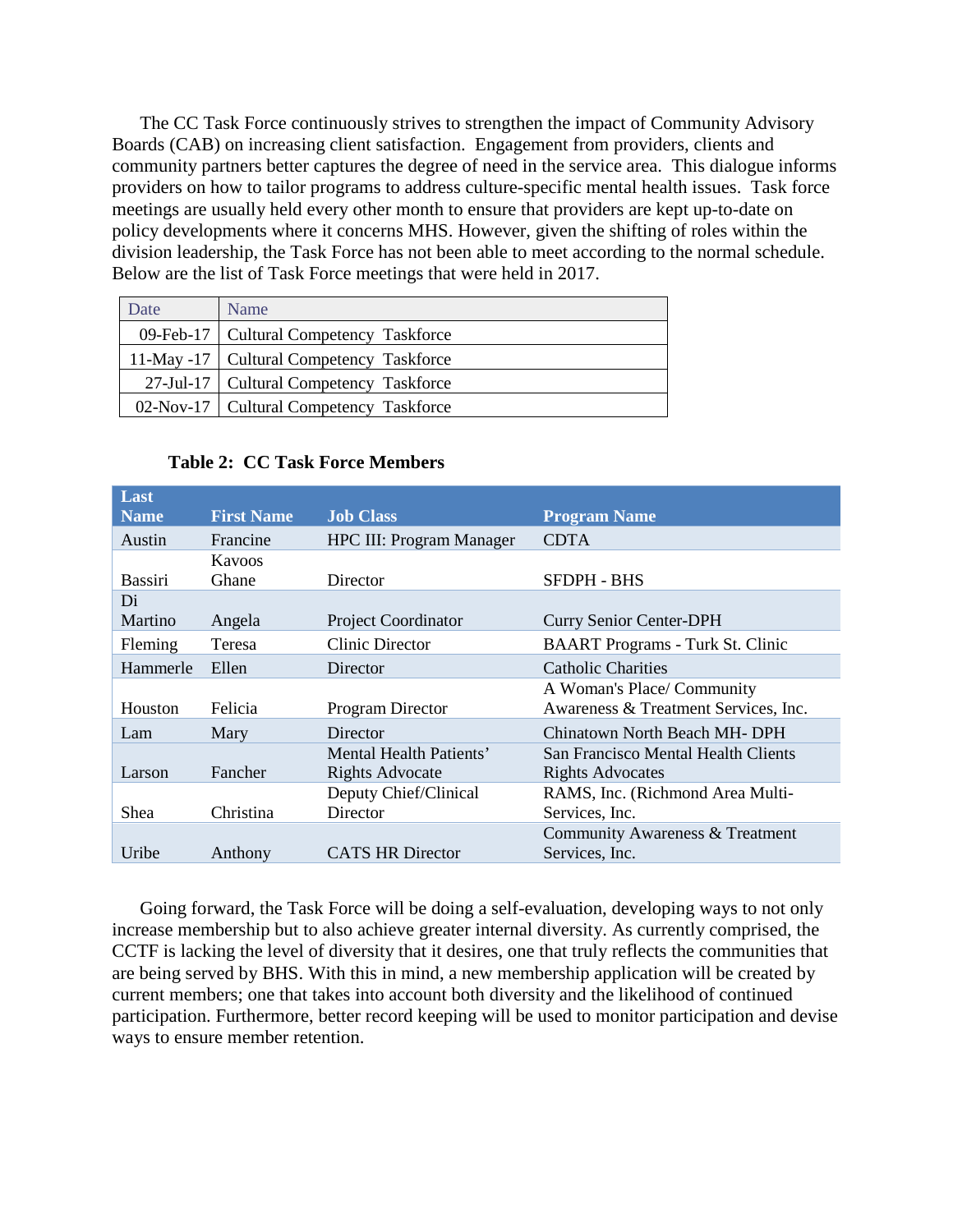#### **5. Culturally Competent Training Activities**

Since 2014, the Office of Cultural Competence has provided trainings to Civil Service Staff, CBO staff and BHS Leadership on critical areas such as CAB recruitment, development and maintenance. Other trainings include those on the latest updates in the CLAS Standards, gender assessments, transgender 101, trauma-informed services training among others. Such trainings equip care providers with the knowledge, and more importantly, the perspective that is needed to handle the City's diverse clientele. In September, following the pattern of previous years, a site Director's Training session was held to instruct program heads on how to best use the Cultural Competence Tracking System, as well as how to complete a new form that was introduced to address CAB activities within agencies.

Throughout 2017, the CCTF has been having discussions on what areas and topics should be covered in upcoming trainings. Potential trainings for the coming year include language-specific sessions, conducted in a given language for all staff/clinicians who qualify as having bilingual status. The general consensus is that there should be a shift from standard ethnic/cultural-specific trainings to ones that take a more robust outlook at mental health from a cultural perspective.

#### **6. County's Commitment to Growing a Multicultural Workforce: Hiring and Retaining Culturally and Linguistically Competent Staff**

The mission of the San Francisco Department of Public Health (SFDPH) is to protect and promote the health of all San Franciscans. The SFDPH strives to assess and research the health of the community, provide comprehensive, quality, and culturally competent health care services, educate the public and train health care providers to ensure equal access to all. One of the strengths for achieving these goals are through a diverse workforce. The SFDPH leadership has made a commitment to the Black and African American residents in San Francisco by making their health a priority through the Black and African American Health Initiative (BAAHI).

SFDPH has recognized that in order to adequately address and make a significant impact on the health disparities among the Black/African American population in San Francisco, a focused and deliberate process is prioritized across the Department. With BAAHI leadership, there is a clear strategy to ensure that there is appropriate staffing and resources that can be assigned to the following key strategic activities: 1) Percent of Blacks/African American with heart disease, 2) Mortality rate of Black/African American women with breast cancer, 3) Rates of chlamydia among young Black/African American women, and 4) Mortality rates among Black/African American men due to alcohol. The Collective Impact Model provides the framework for the work underway with the key activities in BAAHI.

Behavioral Health is playing a key role with all of the key activities. Through the integration of behavioral health and primary care and through partnerships with community providers, the SFDPH is addressing the mental well-being among Black males and developing strategies to decrease the misuse and abuse of alcohol. BHS is capitalizing on this partnership by cross training its workforce to address the behavioral health and primary care needs of its patients, with the lens of race and equity shaping the care planning and delivery of care.

In addition, BAAHI provides key partnerships with Human Resources to ensure that diverse and culturally appropriate staff are hired and retained in Behavioral Health and throughout DPH.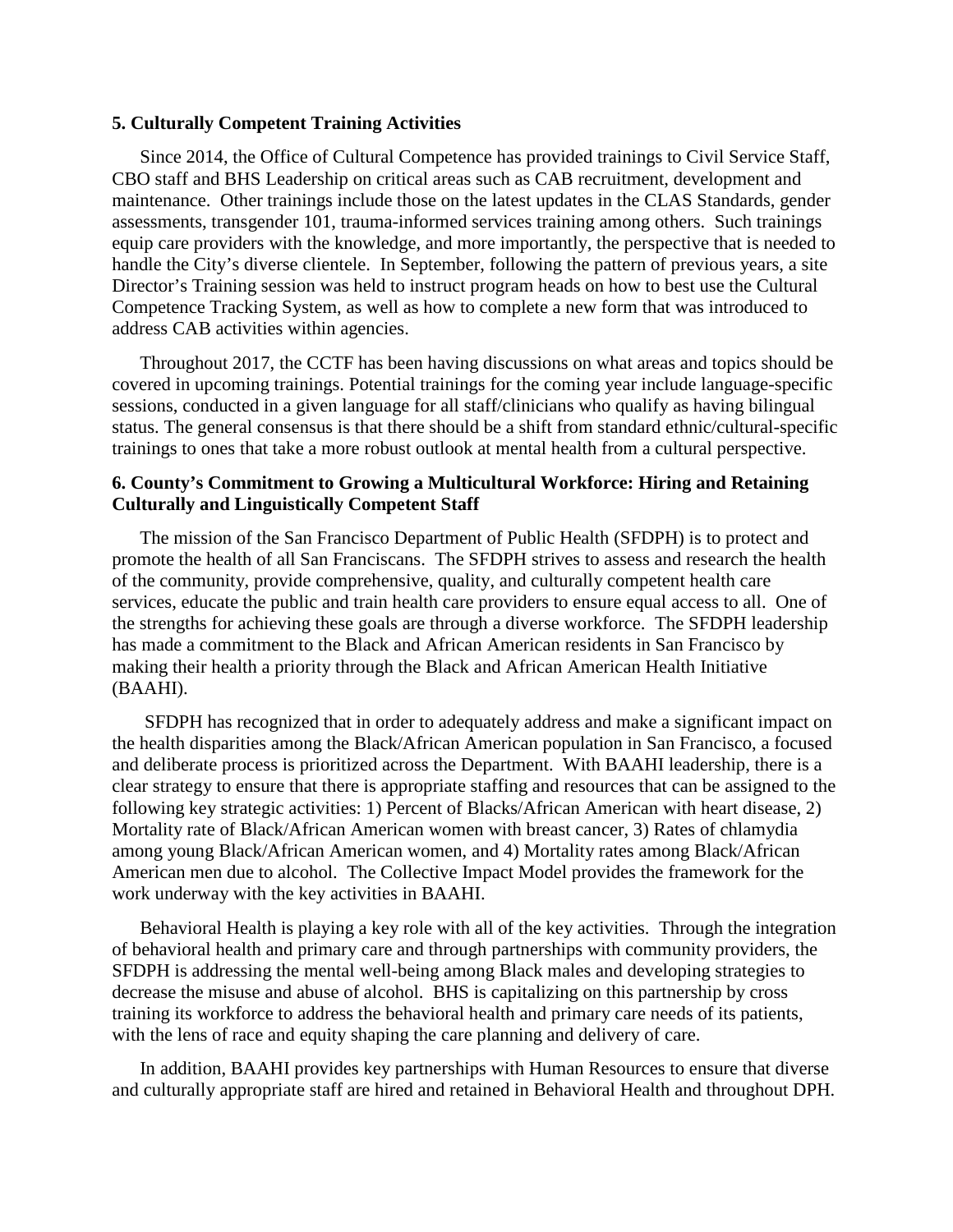With the Director of Health, the Health Commission, and Behavioral Health leadership, DPH Human Resources has re-organized itself and added staffing for the Department of Diversity & Inclusion. HR has added two Sections that work directly with BHS, Workforce Development and Career Coaching. There are also two new Recruiters that have been hired to address the language and diversity needs of San Francisco clients accessing the Behavioral Health system.

Cultural Competency Staff also recognized the need for targeted recruiting and hiring for diverse population members into the Behavioral Health workforce. Cultural Competency staff developed and implemented two workshops that focused on informing and training community members from impacted communities on how to apply for entry-level positions in the BHS Workforce. Cultural Competency staff also identified key academic partners from San Francisco State University Health Education to develop an outline for an undergraduate and graduate pipeline plan for student internship and employment into the BHS workforce.

#### **7. Language Capacity**

Language Access refers to ensuring that persons who have limited or no English language proficiency (LEP) are able to access information, programs and services at a level equal to that of English-proficient individuals. Language-access services, including professional oral interpretation and written translation, should be provided at no cost to the individual receiving services. Family members, friends and minors should not be used to provide language services.

Culturally and linguistically appropriate services can also help health and health care professionals and organizations gain a competitive edge in the market place. Although the implementation of culturally and linguistically appropriate services certainly requires resources, there are numerous business-related advantages to investing in these resources. By implementing culturally and linguistically appropriate services – including the provision of communication and language assistance, as well as partnerships with the community – an organization can develop a positive reputation in the service area and therefore expand its market share. The provision of effective, equitable, understandable and respectful quality care and services helps cultivate a loyal consumer base, which then solidifies this market share (AMA, 2006).

As the American Medical Association notes, "a loyal consumer base helps organizations avoid costly problems, such as high turnover, low utilization rates, and unused capacity" (AMA, 2006, p. 112). In addition, culturally and linguistically appropriate services, such as assessments of community health assets and needs, help organizations tailor their services, making the services more cost-effective (e.g., Hornberger, Itakura, & Wilson, 1997).

The Office of Cultural Competency and BHS leadership have had ongoing conversations with the Interpreter Services Unit at Zuckerberg SF General Hospital (ZSFG) to strategize ways of leveraging language access resources. Just recently, ZSFG started using video interpretation in cases where onsite staff couldn't meet the language needs of a client. While telephone interpretation is available over the phone through vendor Language Line, use of this method isn't ideal, based on studies indicating that this method is lacking in terms of quality, comfortability of the consumer, and familiarity of the interpreter with the subject matter being discussed. The advantage of the video interpreter is that it at least puts a face to the person the consumer is speaking to, often one with whom s/he can identify with. In the coming months, after establishing the wireless internet infrastructure needed for connectivity of mobile devices, BHS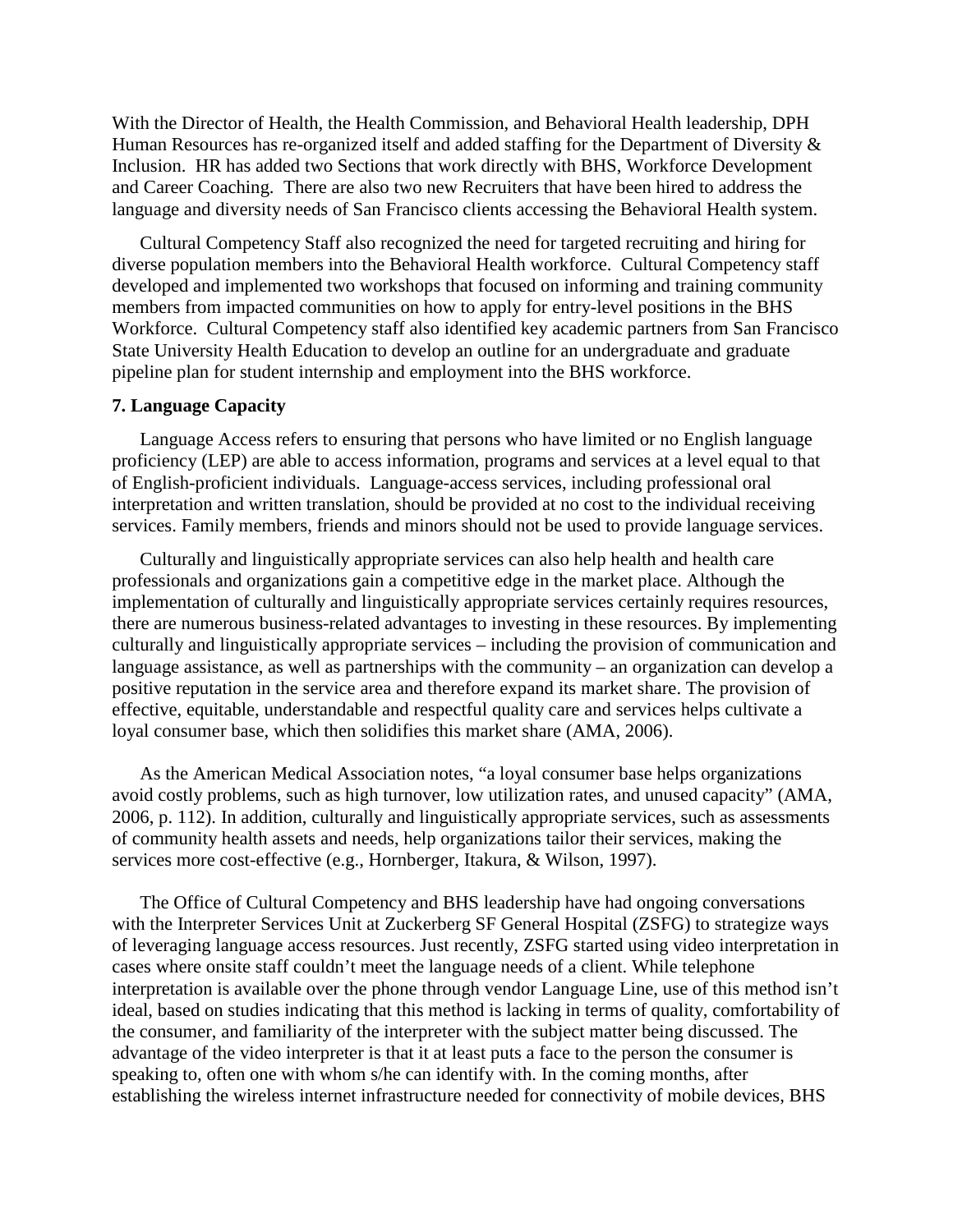will conduct trial runs of video interpretation at two MH facilities. At the conclusion of these trials, decisions will be made on whether to further pursue this method for long-term use.

The Cultural Competency Office continues to provide interpretation and translation services to DPH clinics through City-approved vendors. If there is a presenting need at a clinic, staff contact the Office, make the formal request, and the Cultural Competency Analyst will work with City- approved vendors to meet the need for language access. DPH Human Resources can also provide interpreter or translation services for DPH Administration language access needs. Staff who are designated as bilingual must undergo testing to ensure that they meet proficiency standards mandated by the Department, as shown below by recent examination results. One of the concerns often brought up at the CCTF is the need for standardization of bilingual testing methods among different units of DPH. Traditionally, the testing was tailored towards issues related to primary care. Of course, this isn't necessarily sufficient for behavioral health, as there are different terminology and techniques employed within mental health settings. BHS leadership brought this issue up with the Department of Human Resources, and there is now a bilingual certification exam that is specifically for mental health providers.

#### **Exhibit 3:**

| Bilingual Proficiency Exam Results: FY '13-'16 |                           |                           |  |                  |                           |  |  |  |  |
|------------------------------------------------|---------------------------|---------------------------|--|------------------|---------------------------|--|--|--|--|
|                                                |                           |                           |  |                  |                           |  |  |  |  |
| Language                                       |                           | FY '13 - '14 FY '14 - '15 |  | FY '15 - '16     |                           |  |  |  |  |
|                                                | <b>DPH Central Office</b> |                           |  | <b>DPH Total</b> | <b>DPH Central Office</b> |  |  |  |  |
| Chinese                                        | 47/86                     | 72/74                     |  | 67/86            | 27/36                     |  |  |  |  |
| Filipino                                       | 0/1                       | 32/32                     |  | 11/11            | 2/2                       |  |  |  |  |
| Russian                                        | 0/1                       | 0/1                       |  | 2/2              | 2/2                       |  |  |  |  |
| Spanish                                        | 30/35                     | 72/79                     |  | 109/127          | 33/33                     |  |  |  |  |
| Vietnamese                                     | 0/2                       | 2/5                       |  | 0/2              | 0/2                       |  |  |  |  |

**Dept. of Human Resources Bilingual Proficiency Exam Results of Last Three Fiscal Years** 

The Office of Cultural Competency worked with a consultant in order to initiate a survey project that analyzed the opportunities to improve language access and service capabilities of the CBO partners that work with BHS. A survey was developed by the Consultant and distributed to a select number of providers contracted with BHS. It collected data on their staffs' language capacities, along with qualitative input on the linguistic areas they felt were lacking or in need of improvement. As such, areas of deficiency included the lack of a standardized, reliable language skill assessment for those seeking bilingual status and insufficient training resources for CBO staff, among others. The final report offered these, as well as policy recommendations for the department going forward. As evidenced by the previously mentioned mental health-specific bilingual exam that was just approved, steps are being taken to ensure that the Consultant's findings are being applied to operational and planning decisions.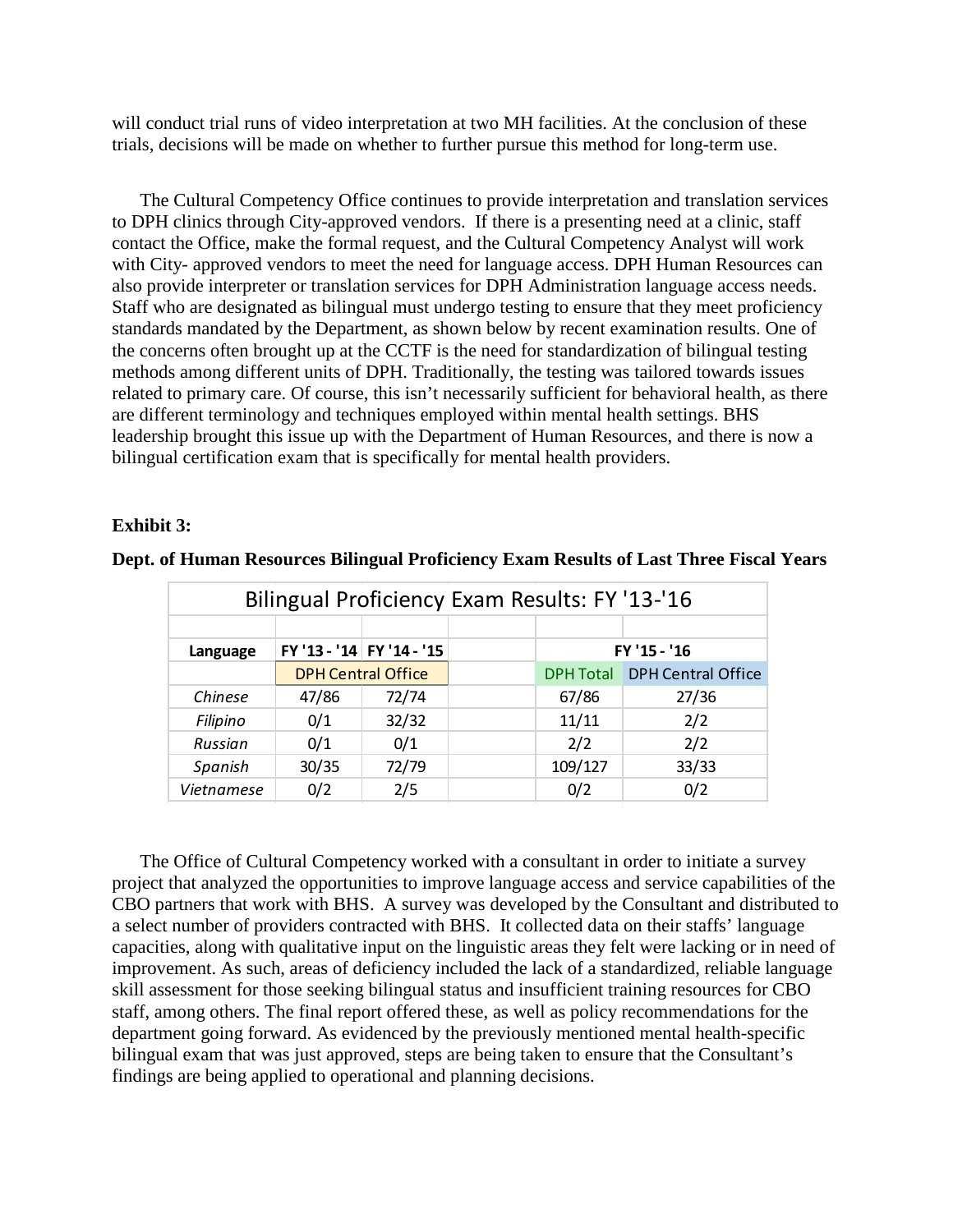OCC has also met with Clinical Staff from Civil Service clinics in order to draw on their experiences serving specific communities and the partnerships and tools they have successfully used to increase language capacity in their respective clinics.The lack of language access services in a health care setting can create communication challenges and barriers to quality health care. Often this leads to less service penetration in communities that need it, lower quality of overall health care and higher health costs for these patients.

#### **8. Adaptation of Services**

While the primary purpose of the CLAS standards is to benefit the client or patient population being served, there are also enormous benefits to the implementing organization. CLAS is promoted by Cultural Competency to benefit BHS Clinics and Programs in the following ways:

The need to provide integrated mental health and substance use services and other health services to persons from many diverse cultures has been acknowledged throughout all parts of the San Francisco Department of Public Health, particularly the City & County's Behavioral Health System for persons receiving Medi-Cal and low-income residents. The Behavioral Health System has aligned its planning and implementation, collaborating with MHSA for a ten-year plan to align County services to promote integrated mental health and substance use with physical health, in collaboration with community partners and businesses. The goals are to build an improved, integrated health system that is committed to 1) Eliminate harm to patients and staff, 2) Improve the health of the people we serve, 3) Provide the best health care experience, 4) Create an environment that values and respects people, 5) Provide financially sustainable health care services, and 6) Eliminate health disparities. Behavioral Health Services supports and is committed to wellness and recovery, integrated behavioral health and substance use services, providing right information, every time, anywhere to clients in need. The ultimate goal is to support clients with skills and supports for healthy choices and pursue policy changes for a healthy environment. Commitment to Enhanced CLAS Standards assures that there is patient, family, and community collaboration in service planning and delivery, thus supporting the improvement of services for the Medi-Cal population in BHS.

#### **1. It's the Law**

Complies with Federal Anti-Discrimination Law Title VI of the Civil Rights Act of 1964 Any organization receiving federal funds must comply with the CLAS Standards

#### **2. Healthier, More Satisfied Clients**

Increase Communication through Cultural Awareness Reflect Cultural Backgrounds Improve Client Understanding and Consent Provide Improved Primary and Preventative Care

#### **3. Improve Business**

Use Funds Effectively & Efficiently Reduce Errors and Decrease Cost Improve Effectiveness of Treatment Plans and Create more Timely Recovery Avoid Legal and Regulatory Risks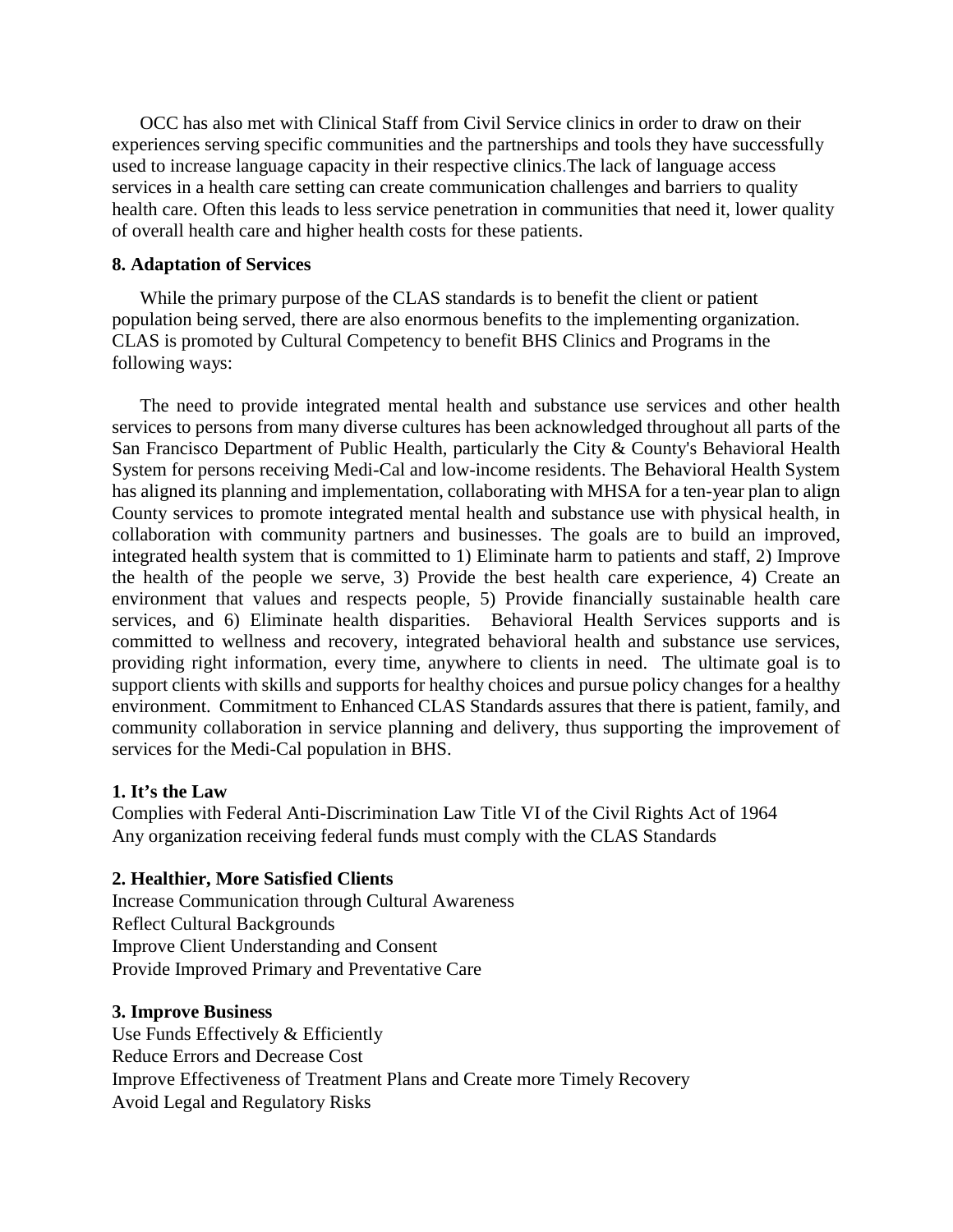Increase Competency and Satisfaction Levels of Staff Have Higher Employee Morale and Retention Improve Client Loyalty and Retention

#### **4. Improve Quality**

Culturally and linguistically appropriate services and related education initiatives affect several aspects of BHS' continuous quality improvement initiatives. Research has shown that after implementation of CLAS initiatives in health settings, there are substantial increases in provider knowledge and skill acquisition and improvements in provider attitudes toward culturally and linguistically diverse patient populations (Beach et al., 2004). Studies also indicate that patient satisfaction increases when culturally and linguistically appropriate services are delivered (Beach et al., 2004). BHS is working with its Quality Improvement Section to track Client Satisfaction and changes in key indicators for impacted community groups.

At the organizational level, hospitals and clinics that support effective communication by addressing CLAS have been shown to have higher patient-reported quality of care and more trust in the organization (Wynia, Johnson, McCoy, Passmore Griffin, & Osborn, 2010). Preliminary research has shown a positive impact of CLAS on patient outcomes (Lie, Lee-Rey, Gomez, Bereknyel, & Braddock, 2010), and a growing body of evidence illustrates the effectiveness of culturally and linguistically appropriate services in improving the quality of care and services received by individuals (Beach et al., 2004; Goode et al., 2006).

Cultural competence should be thoroughly integrated into the core of an organization and not be limited to just policies, rules and strategies that address culturally and linguistically appropriate services. The following are some general tips and rationale for integrating CLAS Standards into your organization.

#### **Cultural Competence & CLAS**

The enhanced CLAS Standards emphasize cultural identity as a key attribute that encompasses and exceeds race, ethnicity or languages spoken. Offering culturally competent care essentially means providing client-centered care. This can be achieved by meeting diversity or disparity needs stemming from education, health literacy, age, gender, income, sexual orientation, religion, disability status, socioeconomic class and access to care, among others.

The CLAS Standards with the enhanced emphasis on cultural competence provide an excellent framework for improving cultural competence.

#### Three Critical Steps in Gaining Cultural Competence

- 1. Unlearning: identifying and correcting learned biases
- 2. Learning: gaining new information, knowledge and wisdom
- 3. Diversification: increased collective capacity of organizations

On January 8, 2002 the San Francisco Health Commission unanimously passed a resolution adopting the culturally and linguistically Appropriate Services (CLAS) Standards, established by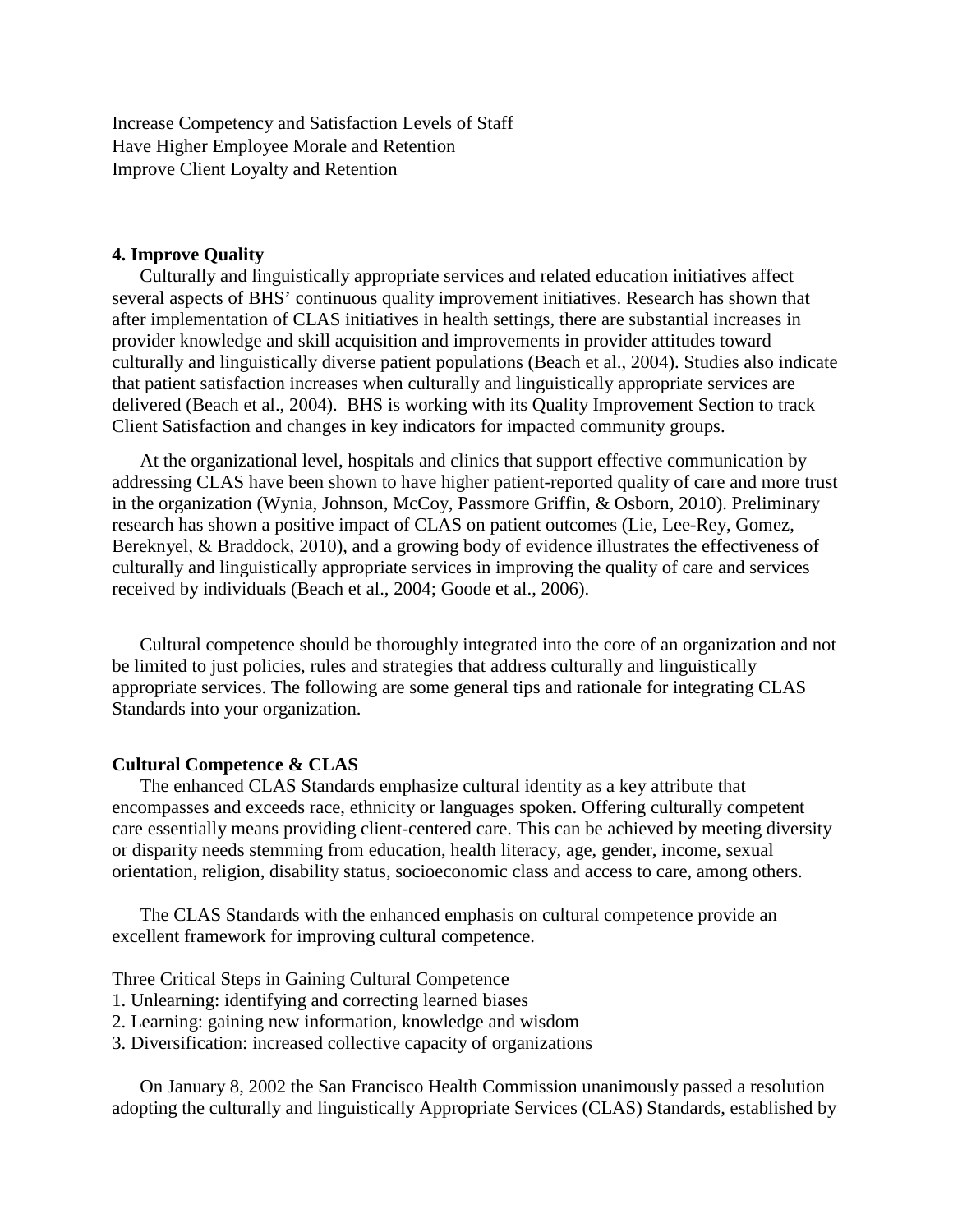the Federal Office of Minority Health, as guidelines to provide a uniform framework for developing and monitoring culturally and linguistically appropriate services.

The Commission acknowledges that the CLAS standards as implemented by DPH are intended to be broadly inclusive of diverse racial, ethnic, and sexual and other cultural and linguistic groups. The Commission also approved the formation of a Cultural Competency Task Force to address issues surrounding Cultural Competency and implementation of the policy.

Contract Requirement: Stipulated by contract, it is the expectation of SFDPH administration that all county and contracted providers are providing culturally competent and culturally responsive services, and are working to continually enhance their current level of cultural competence.

### **Strategic Planning – Goals and Objectives**

The SFDPH Cultural and Linguistic Competency Task Force provided the following guidance and critical recommendation in reviewing and developing the following key areas of cultural competence focus and goals for the Department.

- Community Partnership
- Access to Care for at Risk Population Groups
- Cultural Competency Training for Leadership
- Services
- Training and Education for Staff Development
- Data and Research

The SFDPH Cultural and Linguistic Competency Task Force also provided strategic planning for civil service clinics and all Community Based Organizations (CBOs) to not only focus on Community Advisory Board (CAB) implementation, but also support staff development for cultural competent care planning and service delivery.

Last year, the Cultural Competency Task Force identified the following overarching objectives and all have been achieved:

- 1. Improve the capacity of CAB Program Leads and CAB Participants to efficiently implement and support CAB meetings.
- 2. Improve networking, relationship building, and health enrollment opportunities with African American community in San Francisco.
- 3. Improve Behavioral Health Services and DPH's Language Access Services by submitting recommendations for Language Proficiency reviews for translation services and written materials.
- 4. Develop on-line, Cultural Competency 101 Training for new staff as they On-Board into DPH or for when existing staff would benefit from booster support Cultural Competency trainings.
- 5. Improve Leadership Understanding of how race and power impact staff and patient experience, hiring, and supervision.
- 6. Increase the number of general Cultural Competency trainings that address the need for improved engagement of and outcomes for high priority, impacted population groups in San Francisco.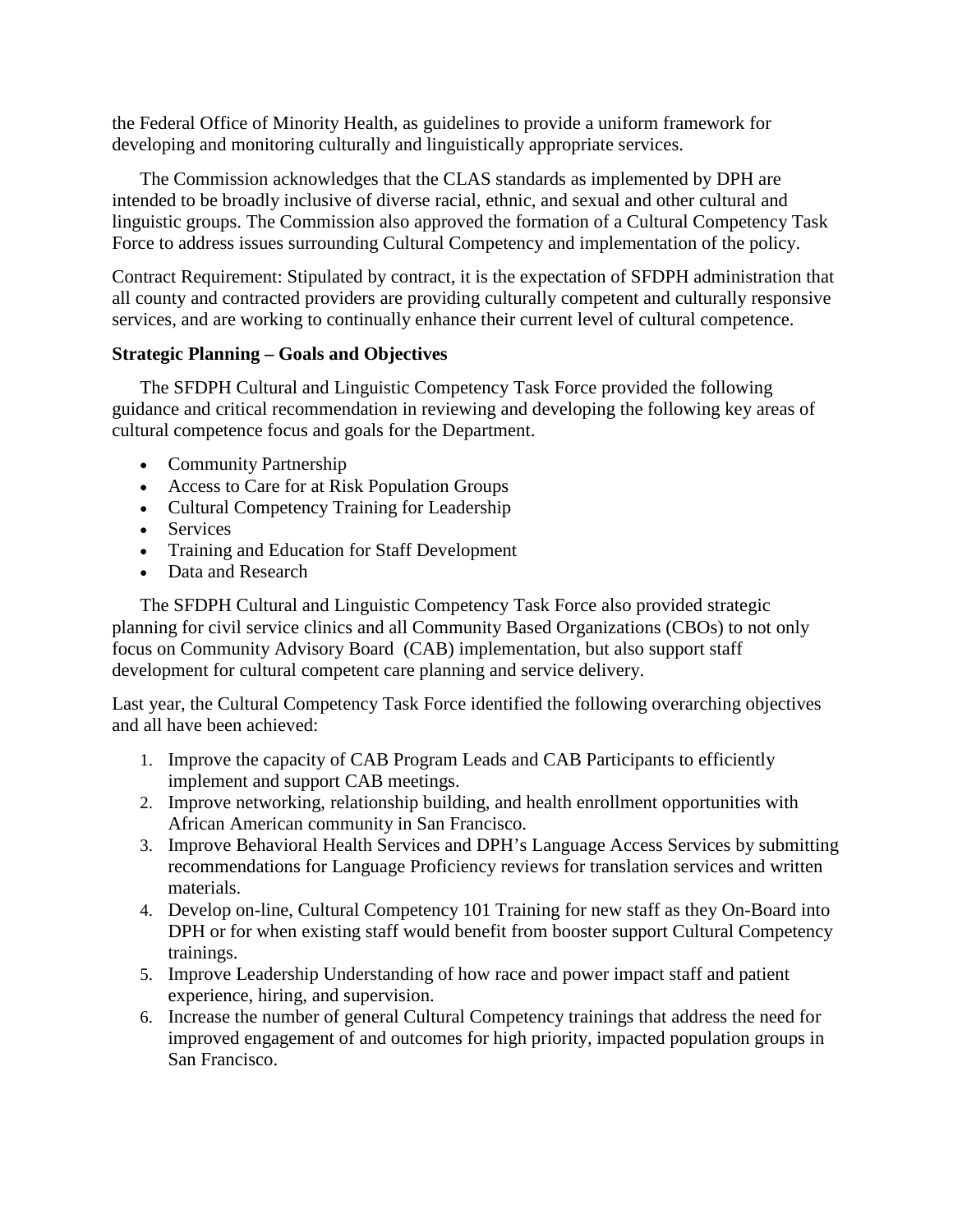#### **CC Task Force as a BHS Network Forum**

Since its formation several years ago, the Task Force (CCTF) has taken on a leadership role for Behavioral Health Services, serving as somewhat of a network-level forum for the City's civil service and CBO programs in addressing issues around cultural competence and the implementation of policies on the matter. This being said, due to the scale and who organizes it, the CCTF should **not be confused for the CAB,** which is specific to a single agency/program and its consumers, while the former represents the network as a whole.

Whereas the typical CAB is comprised of an agency's clients, the clients' families, staff and community members, the Task Force primarily centers around those on the provider side of the equation. This includes staff from BHS and other units of DPH, as well as representatives and leadership from several of the key Community-based Organizations (CBOs) that work with DPH to provide mental health services. The CCTF meets every other month to discuss trends that are being seen within the network, share ideas on staff development and propose policy recommendations that will allow DPH to better assist CBOs in their work. It has the list of objectives that directly support the Cultural Competence Plan and the criteria set by the State, as seen above. In fact, CAB development and facilitation is one of the primary issues that is discussed at each session. The idea of the CAB Questionnaire (discussed later) was first proposed and discussed among Task Force members when Kavoos Bassiri, new BHS Director, began facilitating the sessions.

Membership in the CCTF is essentially open to anyone who is interested, though discussions are more relevant to program management/staff in a position to propose or implement policy. In the past, one would have to apply in order to participate. As of 2017 this has not changed, though heading into 2018 the CCTF intends to review the application process in order to meet the following two goals:

- 1. Ensure a high degree of participation, meaning higher rates of attendance at bimonthly sessions and a buy-in to the overall mission of the group
- 2. Diversify the makeup of the group. Since the CCTF is primarily management-level staff, some demographics are under-represented, leaving a gap that falls short of a true representation of the populations being served. Doing outreach needed to educate more groups on the purpose and work of the CCTF will enhance the degree to which communities get their needs met.

With these goals in place, the CCTF seeks to improve itself and live up to the missions that it promotes for the CABs in order to help improve the quality of services provided by the greater BHS network.

#### **Progress Towards 2018**

In July 2017, BHS leadership and the CCTF developed a Community Advisory Board Questionnaire that provides BHS with insight into the progress different agencies were making with regards to developing/implementing their CABs. At 8-pages in length, this document is qualitative in nature and streamlines the reporting that was formerly provided through the submission of the longer Cultural Competence Report, which has since been phased out. It was